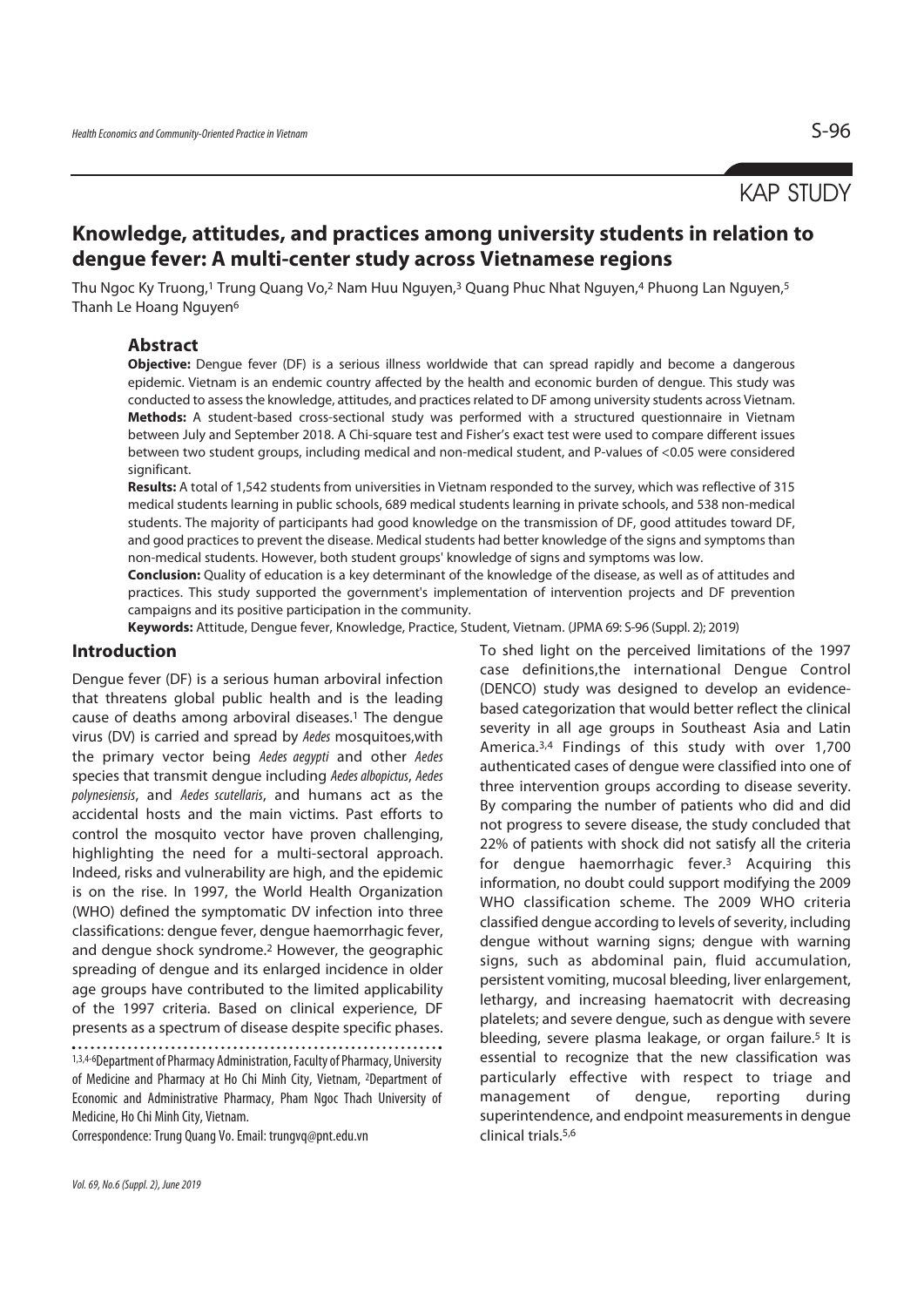In addition, DV infection is of top concern to healthcare staff professionals and governments since the incidence of DF has increased more than 30-fold and has expanded from a desultory disease into a global public health problem over the past 50 years.<sup>5</sup> Simultaneously, the disease is endemic in 128 countries and growing worldwide.7 According to a 2012 study on the prevalence of dengue, an estimated 3.9 billion people in 128 countries were at risk of DV infection.7 Moreover, the actual number of dengue cases were believed to be underreported and many cases misclassified. The tropical and subtropical regions of the world occasionally have a DF outbreak, so the Southeast Asian countries patently share the dengue burden.1 Over a period of 10 years, from 2001 to 2010, the region lost 214,000 disability-adjustedlife-years, and 950 million US dollar (USD) per year were attributed to dengue.8 Little is known as the rate of morbidity, mortality, economic burden of DF is higher than the rate of these of upper respiratory infections and many other diseases. Particularly in developing countries, DF is responsible for adverse health care outcomes.<sup>8</sup> In recent years in Vietnam, epidemiological investigations on DF have shown that the disease's status has decreased, and the country has the lowest incidence and mortality compared to other countries in the region, but annually, an average of 50,000 to 100,000 cases have been recorded, with 50 to 100 deaths.9 Once a year, the DF peak usually falls from September to November. However, from the beginning of the year to August 2017, the country recorded 80,555 cases, an increase of 35.5% compared to the same period in 2016 (51,742 infected cases) and 22 cases of death, an increase of five cases.10 Even so, this number was nearly equal to the total number of patients with DF in 2016 (43 deaths among 126,090 cases).10 Based on the account of the General Department of Preventive Medicine of Vietnam, this was already the largest outbreak of DF in the last decade. Accumulated from the beginning of 2018 to date, the country has recorded 20,522 cases, with four deaths.11 The number is significantly reduced compared to 2017, but it remains a national health challenge.

The Aedes mosquito rests indoors, can breed in small collections of water, and bites during the daytime. Thus, people can contribute the principal preventive measure of reducing the burden of DF by controlling the breeding places of mosquitoes.12 However, one of the barriers is the lack of awareness about the severity of dengue in the population, which is causally linked to the actual biggest challenge-controlling the vector.<sup>13</sup> In this context, the WHO has only stressed on the importance of adequate knowledge and positive attitudes connected with practicing prevention programmes to protect people

against possible risks. Given this challenge, the WHO promoted an approach to communication, advocacy, and social mobilization in neighborhoods, educational, and field work settings known as the Communication for Behavioural Impact (COMBI).14 In addition, at the Association of Southeast Asian Nations (ASEAN) Ministerial on Health Meeting held in Singapore in July 2010, the WHO, the ASEAN organization, and representatives of ASEAN countries agreed to make June 15 ASEAN Day to Prevent DF.15 This policy is one of the pillars that places the vital responsibility and role of DF prevention on the communities, authorities, and sectors, not only in Vietnam but also in all international communities and ASEAN countries. Dengue control is more likely to be achieved if the level of knowledge regarding DF has increased.

Among the previous reports, there was a study designed to investigate DF prevention related to knowledge, attitudes, and practices (KAP) before and after implementing an educational intervention project in Tan Hung High School, Cai Be District, Tien Giang Province, in Vietnam in 2009.16 The data collected throughout this study were an argument for pursuing further research into dengue. In this regard, the results illustrated that the percentage of students receiving information about DF from teachers was 81.2% and receiving it after the intervention was 98.4%. Before interference, the rate of students with the KAP high was respectively 58.6%, 75.9%, and 48.7%, and after intervention, the rate was 93.2%, 82.2%, 80.1%, respectively. The difference was statistically significant. The proportion of understanding about water containers was 13.4% before intervention, and that rose dramatically to 49.7% after intervention. This study showed interesting results that communication interventions and intensive educational campaigns can reach many students and increase their level of KAP. In-depth knowledge of the issues is indispensable, and obtaining this information will contribute to developing preventive programmes to reduce the burden (economic, health, etc.). As a matter of fact, a university has the potential to become a disease hotspot, as there are active transmission factors and a direct connection with larger communities. In particular, frontline undergraduate students are intrinsically linked to the success of DF control programs.17 With a large university community, establishing and assessing the students' dengue KAP levels as well as behavioural impact programmes is of the utmost importance among public strategies and should be high on the agenda for health policy-makers. In this sense, universities are key venues for implementing standard precaution for health promotion. There were not many studies that conducted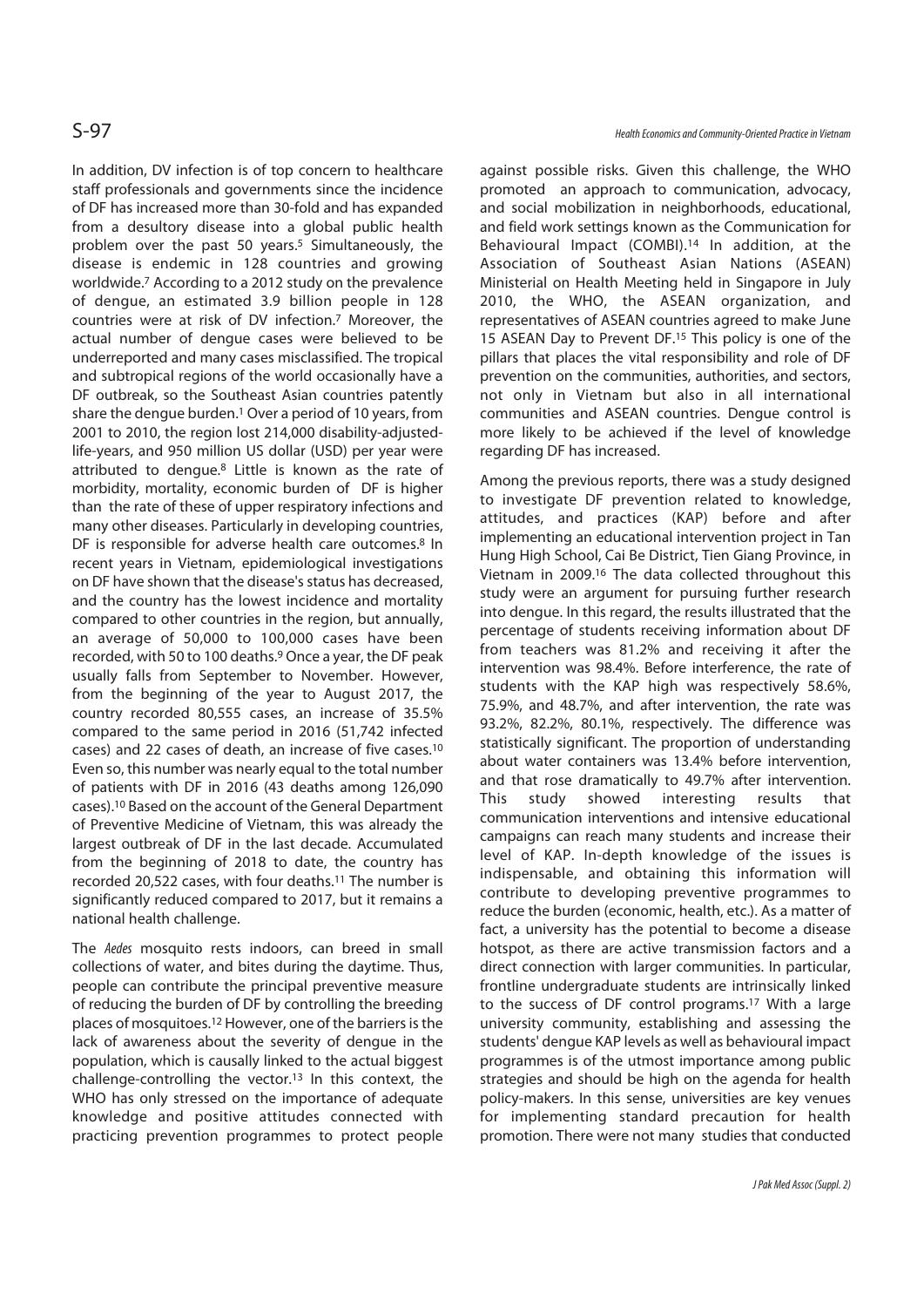related to KAP towards DF in Vietnam, especially in university students. Therefore, the current study aimed to investigate the KAP regarding DF among a large group of university students across Vietnam, which was also part of a baseline measurement for an educational intervention study aimed at increasing awareness of DF and reduce risks. It is expected that the findings of this study will be helpful to direct the future development of adequate DF awareness among students and will be part of the components of a national standard precaution against dengue.

### **Subjects and Methods**

This was a cross-sectional study to assess KAP related to DF among university students and was undertaken from July to September 2018 in Vietnam. As a brief introduction, this country covers a total area of approximately 331,210 square kilometersand had an estimated 96.2 million inhabitants in 2017.18 Vietnam is the world's 15th most populous country and the 9th most populous country in Asia.18 In addition, education in Vietnam is now trying to integrate with other countries in Southeast Asia and even around the world. Specific evidence has suggested that Vietnam had 235 universities in the 2016-2017 academic year.19 This confirms that the proportion of university students was not low, and furthermore, students are seen as the frontline in the government's DF propaganda campaign. Therefore, universities are a key priority to investigate the KAP level in Vietnam. The present study implemented a survey across Vietnam that particularly was concentrated in large cities, where many universities in the country are located. Inclusion criteria for this study were age 18 years and above and being undergraduate students in Vietnam. Exclusion criteria were a reluctance to participate in the study, and people who were foreigners, mute, or deaf, did not communicate in Vietnamese, or have been suffering from DF. All participants voluntarily answered a standard questionnaire and were not previously provided the answer.

### **Sample Size Determination**

A single population proportion formula (20) was used to estimate the minimum sample size (N) by taking the proportion of good KAP regarding dengue (P=0.5). The following assumptions of a 95% confidence interval  $(Z_{\alpha/2}=1.96)$  and a 5% margin of error (d) have been made.

$$
N = \frac{Z_{\alpha/2}^2 \times P(1-P)}{d^2} = \frac{(1.96)^2 \times 0.5(1-0.5)}{0.05^2} = 385
$$

By adding 10% for a non-response rate, the estimated target sample size was 423 study participants. Then, a systematic random sampling technique was used to

choose the study participants, and the sample size was proportionally distributed across Vietnam. In fact, this study collected 1,542 samples to increase credibility in the research process.

The KAP questionnaire used in a previous study by Dhimal et al.21 was adapted for the current study. In the following stage, it was modified for content, wording, and cultural appropriateness conforming to research in Vietnam and ensuring that participants could easily comprehend it. The questionnaire was pre-tested with 200 participants in Ho Chi Minh City, the largest city in Vietnam, to evaluate for timing, interpretation, and clarity of questions and instructions. The data were collected from 200 participants using a set of validated and pre-tested questionnaires to facilitate the primary interviews and were not included in the final analysis. Running Cronbach's alpha, items were extruded if they had a coefficient less than 0.3 or if the Cronbach's alpha of a deleted item was larger than the current Cronbach's alpha. Therefore, from the original 45 items, this study was finalized at 40 items for the standard questionnaire. This standardized questionnaire began with a preamble of the study, was separated into four sections, and it took 10-15 minutes to administer, with external assistance not permitted. For analysis, the first section focused on the socio-demographic characteristics of the respondents. Likewise, the second section, which contained 19 items, was designed to explore students' knowledge of DF's route of transmission, signs and symptoms, as well as their misperceptions about DF. The options of the responses were "right," "wrong." In the same manner, the third section consisted of 13 items to assess participants' attitudes toward DF and was designed as a five-point Likert scale ranging from  $1=$  "strongly disagree" to  $5=$ "strongly agree" with a mid-point of "uncertain." Finally, the fourth section collected information on practice to prevent DF and comprised eight items presented by dichotomous choice questions. A minimum of Cronbach's alpha of 0.7, 0.65, and 0.7 for knowledge, attitude, and practice, respectively, was considered to reflect acceptable internal reliability.22

In order to assemble the exact information from participants, the questionnaire was practically administered through face-to-face interviews and groups interviews by the research assistants. All members of the data collection team were recruited and experienced a professional brief training prior to the actual study, and to avoid unfairness, no correct answers to the survey questions were provided. The study subjects who met the inclusion criteria but were not eliminated by the exclusion criteria stated above were enrolled at the universities,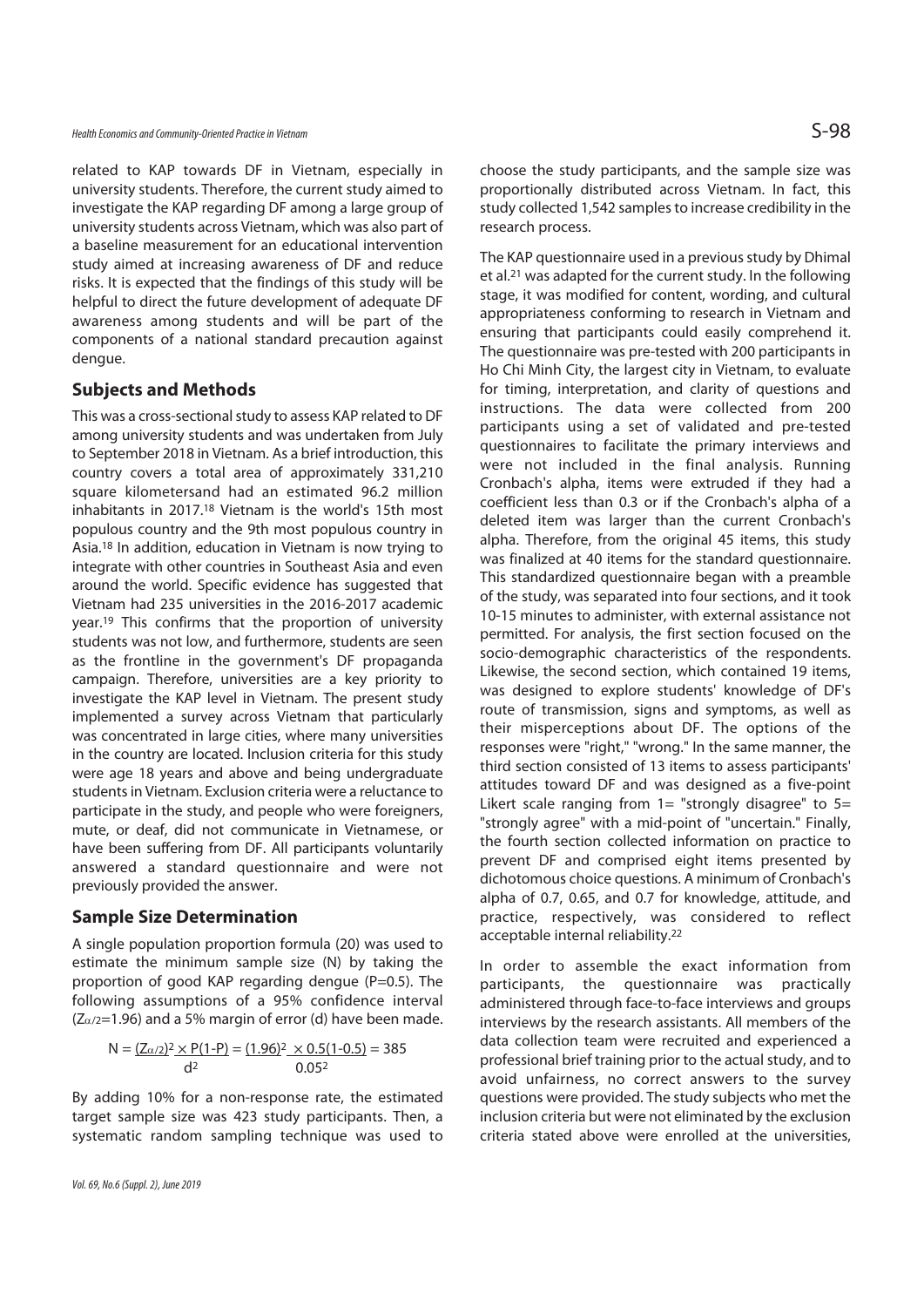Table-1: Socio-demographic characteristics of included students (n, %).

|                                      |                          | Medical students ( $N = 1,004$ ) |                          |                | Non-medical students     |                          | <b>Total</b> | P-value |         |
|--------------------------------------|--------------------------|----------------------------------|--------------------------|----------------|--------------------------|--------------------------|--------------|---------|---------|
|                                      |                          | Public school                    |                          | Private school | $(N = 538)$              |                          | $(N=1,542)$  |         |         |
|                                      |                          | $(N = 315)$                      |                          | $(N=689)$      |                          |                          |              |         |         |
|                                      |                          |                                  |                          |                |                          |                          |              |         |         |
| Training programme (TP)              |                          |                                  |                          |                |                          |                          |              |         |         |
| Undergraduate programme (TP1)        | 310                      | 98.4                             | 394                      | 57.2           | 491                      | 91.3                     | 1195         | 77.5    | < 0.001 |
| Second bachelor's degreeb (TP2)      | 5                        | 1.6                              | $\overline{\phantom{a}}$ | $\blacksquare$ | $\overline{\phantom{a}}$ | $\blacksquare$           | 5            | 0.3     |         |
| Course articulationc (TP3)           | ÷,                       | $\overline{\phantom{a}}$         | 295                      | 42.8           | 6                        | 1.1                      | 301          | 19.5    |         |
| Otherd(TP4)                          | ÷,                       | ÷,                               | $\bar{a}$                | $\omega$       | 41                       | 7.6                      | 41           | 2.7     |         |
| Year in Academics (YA)               |                          |                                  |                          |                |                          |                          |              |         |         |
| First year (YA1)                     | 24                       | 7.6                              | 60                       | 8.7            | 88                       | 16.4                     | 172          | 11.2    | < 0.001 |
| Second year (YA2)                    | 37                       | 11.7                             | 202                      | 29.3           | 82                       | 15.2                     | 321          | 20.8    |         |
| Third year (YA3)                     | 69                       | 21.9                             | 84                       | 12.2           | 140                      | 26.0                     | 293          | 19.0    |         |
| Fourth year (YA4)                    | 97                       | 30.8                             | 170                      | 24.7           | 209                      | 38.8                     | 476          | 30.9    |         |
| Fifth year (YA5)                     | 65                       | 20.6                             | 170                      | 24.7           | 19                       | 3.5                      | 254          | 16.5    |         |
| Sixth year (YA6)                     | 23                       | 7.3                              | 3                        | 0.4            | $\overline{\phantom{a}}$ | $\overline{\phantom{a}}$ | 26           | 1.7     |         |
| Gender (G)                           |                          |                                  |                          |                |                          |                          |              |         |         |
| Male (G1)                            | 111                      | 35.2                             | 209                      | 30.3           | 179                      | 33.3                     | 499          | 32.4    | 0.261   |
| Female (G2)                          | 204                      | 64.8                             | 480                      | 69.7           | 359                      | 66.7                     | 1043         | 67.6    |         |
|                                      |                          |                                  |                          |                |                          |                          |              |         |         |
| Type of residence (TR)<br>City (TR1) | 272                      | 86.3                             |                          | 78.8           |                          | 85.5                     | 1275         | 82.7    | 0.001   |
|                                      |                          |                                  | 543                      |                | 460                      |                          |              |         |         |
| Suburb (TR2)                         | 43                       | 13.7                             | 146                      | 21.2           | 78                       | 14.5                     | 267          | 17.3    |         |
| Religion (R)                         |                          |                                  |                          |                |                          |                          |              |         |         |
| None (R1)                            | 237                      | 75.2                             | 490                      | 71.1           | 368                      | 68.4                     | 1095         | 71.0    | < 0.001 |
| Buddhist (R2)                        | 39                       | 12.4                             | 102                      | 14.8           | 112                      | 20.8                     | 253          | 16.4    |         |
| Christian (R3)                       | $\overline{7}$           | 2.2                              | 91                       | 13.2           | 21                       | 3.9                      | 119          | 7.7     |         |
| Catholic (R4)                        | 21                       | 6.7                              | 3                        | 0.4            | 22                       | 4.1                      | 46           | 3.0     |         |
| Other religions (R5)                 | 11                       | 3.5                              | 3                        | 0.4            | 15                       | 2.8                      | 29           | 1.9     |         |
| Ethnicity (E)                        |                          |                                  |                          |                |                          |                          |              |         |         |
| Kinhe (E1)                           | 285                      | 90.5                             | 654                      | 94.9           | 491                      | 91.3                     | 1430         | 92.7    | 0.002   |
| Khmerf (E2)                          | 6                        | 1.9                              | 6                        | 0.9            | 18                       | 3.3                      | 30           | 1.9     |         |
| Hoag (E3)                            | 12                       | 3.8                              | 14                       | 2.0            | 7                        | 1.3                      | 33           | 2.1     |         |
| Chamh (E4)                           | 6                        | 1.9                              | $\overline{2}$           | 0.3            | 9                        | 1.7                      | 17           | 1.1     |         |
| Other ethnicity (E5)                 | 6                        | 1.9                              | 13                       | 1.9            | 13                       | 2.4                      | 32           | 2.1     |         |
| Part-time job (PJ)                   |                          |                                  |                          |                |                          |                          |              |         |         |
| Yes (PJ1)                            | 113                      | 35.9                             | 302                      | 43.8           | 288                      | 53.5                     | 703          | 45.6    | < 0.001 |
| No (PJ2)                             | 202                      | 64.1                             | 387                      | 56.2           | 250                      | 46.5                     | 839          | 54.4    |         |
| Living with (LW)                     |                          |                                  |                          |                |                          |                          |              |         |         |
| Parents (LW1)                        | 110                      | 34.9                             | 345                      | 50.1           | 190                      | 35.3                     | 645          | 41.8    | < 0.001 |
| Relative (LW2)                       | 48                       | 15.2                             | 46                       | 6.7            | 54                       | 10.0                     | 148          | 9.6     |         |
| Friends (LW3)                        | 103                      | 32.7                             | 97                       | 14.1           | 204                      | 37.9                     | 404          | 26.2    |         |
| Alone (LW4)                          | 46                       | 14.6                             | 89                       | 12.9           | 75                       | 13.9                     | 210          | 13.6    |         |
| Otheri (LW5)                         | 8                        | 2.5                              | 112                      | 16.3           | 15                       | 2.8                      | 135          | 8.8     |         |
| Spending (USD per month) (S)         |                          |                                  |                          |                |                          |                          |              |         |         |
| $<$ 130 $(S1)$                       | 134                      | 42.5                             | 202                      | 29.3           | 210                      | 39.0                     | 546          | 35.4    | < 0.001 |
| $130 - 220(52)$                      | 136                      | 43.2                             | 220                      | 31.9           | 206                      | 38.3                     | 562          | 36.4    |         |
| $220 - 300(53)$                      | 18                       | 5.7                              | 97                       | 14.1           | 73                       | 13.6                     | 188          | 12.2    |         |
| $300 - <450$ (S4)                    | $\overline{4}$           | 1.3                              | 20                       | 2.9            | 6                        | 1.1                      | 30           | 1.9     |         |
| $450 - 650$ (S5)                     | ÷                        | $\blacksquare$                   | 14                       | 2.0            |                          | $\blacksquare$           | 14           | 0.9     |         |
| $>650$ (S6)                          | $\overline{\phantom{a}}$ | $\Box$                           | 18                       | 2.6            | $\overline{\phantom{a}}$ | $\blacksquare$           | 18           | 1.2     |         |
| No answer (S7)                       | 23                       | 7.3                              |                          |                | 43                       |                          |              |         |         |
|                                      |                          |                                  | 118                      | 17.1           |                          | 8.0                      | 184          | 11.9    |         |
| History of dengueinfection (HI)      |                          |                                  |                          |                |                          |                          |              |         |         |
| Self-reported (HI1)                  | 113                      | 35.9                             | 235                      | 34.1           | 188                      | 34.9                     | 536          | 34.8    | 0.857   |
| Relative (HI2)                       | 260                      | 82.5                             | 471                      | 68.4           | 399                      | 74.2                     | 1130         | 73.3    | < 0.001 |
| None (HI3)                           | 28                       | 8.9                              | 136                      | 19.7           | 63                       | 11.7                     | 227          | 14.7    | < 0.001 |

Note: All P-values are based on chi-square analysis of medical students in public school, medical students in private school, and non-medical students' categories.

a: People who go to universities fresh out of high school to get bachelor's (BCS) degrees.

b: People who received one BCS degree after that they got another BCS degree.

c: People who received vocational diplomas from vocational schools from colleges looking to get BCS degrees from universities.

d: People who received intermediate or college degree which were lower level than BSC degree.

e,f,g,h: These are the name of human race living in Vietnam.

i: People who live with their husband/ wife and/or their children.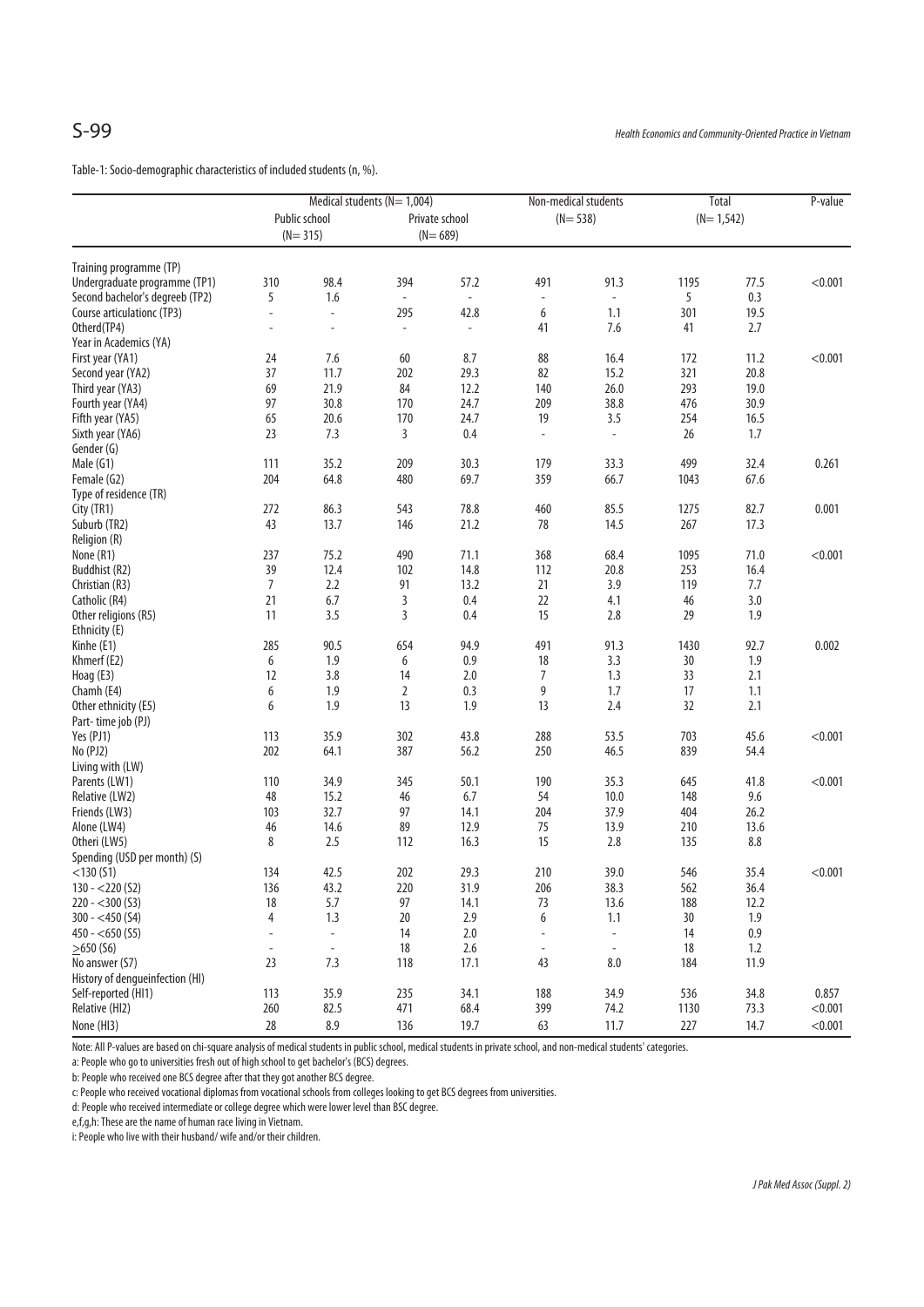### Health Economics and Community-Oriented Practice in Vietnam  $\mathsf{S-100}$

parks, commercial centers, and elsewhere. Before answering, participants were given and explained the study aims, risks, and benefits of joining this study. Once approved, the interviewers proceeded with a structured interview assisted by a validated questionnaire. The completeness, consistency, and accuracy of the collected data were examined by principal investigators on a daily basis.

## **Data Analysis**

The data were subsequently imported into and analyzed in SPSS® software version 20.0 (SPSS, Chicago, IL, USA) from the completed questionnaires. The KAP level ("good" or "poor") between socio-demographic characteristics groups as well as between groups of students were compared using a chi-square test and a fisher's exact due to skewed distributions. In short, with respect to knowledge questions, each correct answer was scored one point. This study pooled incorrect answers with "do not know" responses and scored them with a zero. For the fivepoint Likert scale in the attitude section, if the response was either 1, 2, or 3, they were given zero points, and if the answer was 4 or 5, they were scored one point. In the preventive measures against DF section, a "yes" response was given a score of one whereas a "no" response was given a score of zero. The KAP score was computed as the sum of participant responses, and based on this, participants' KAP levels were defined as "good" or "poor" based on an 80% cut-off point.21 A P-value of 0.05 or less was used to indicate statistical significance.

### **Ethical Consideration**

The study protocol was approved by the Faculty of Pharmacy of the University of Medicine and Pharmacy at Ho Chi Minh City. Undergraduate students were invited to participate, and participants were also informed about the voluntary and anonymous basis of the participation. Those who agreed to participate were required to sign an informed consent form, and they were free to leave out questions if they did not wish to answer.

#### **Results**

Table-1 illustrates the study sample's socio-demographic characteristics. In total, the study included 1,701

Table-2: Participants' correct responses to the knowledge on transmission, symptoms, and signs of dengue fever (stratified by student groups [n, %]).

| Question       |                                                                  | Correct answer<br>Medical students ( $N = 1,004$ ) |      |     |                              |                               |      |                                     |      |         |
|----------------|------------------------------------------------------------------|----------------------------------------------------|------|-----|------------------------------|-------------------------------|------|-------------------------------------|------|---------|
|                |                                                                  | Total correct answer<br>$(N=1,542)$                |      |     | Public school<br>$(N = 315)$ | Private school<br>$(N = 689)$ |      | Non-medical students<br>$(N = 538)$ |      | P-value |
| K <sub>1</sub> | Is headache a symptom of DF?                                     | 1,214                                              | 78.7 | 252 | 80.0                         | 541                           | 78.5 | 421                                 | 78.3 | 0.821   |
| K <sub>2</sub> | Is joint pain a symptom of DF?                                   | 377                                                | 24.4 | 115 | 36.5                         | 170                           | 24.7 | 92                                  | 17.1 | < 0.001 |
| K3             | Is muscle pain a symptom of DF?                                  | 697                                                | 45.2 | 207 | 65.7                         | 306                           | 44.4 | 184                                 | 34.2 | < 0.001 |
| K4             | Is bone soreness a symptom of DF?                                | 184                                                | 11.9 | 45  | 14.3                         | 102                           | 14.8 | 37                                  | 6.9  | < 0.001 |
| K5             | Dengue is caused by a virus.                                     | 1,298                                              | 84.2 | 268 | 85.1                         | 574                           | 83.3 | 456                                 | 84.8 | 0.698   |
| K <sub>6</sub> | Do insecticides sprays reduce mosquitoes and prevent DF?         | 1,292                                              | 83.8 | 253 | 80.3                         | 591                           | 85.8 | 448                                 | 83.3 | 0.086   |
| K7             | Do mosquito repellents prevent mosquito bites?                   | 1,392                                              | 90.3 | 290 | 92.1                         | 630                           | 91.4 | 472                                 | 87.7 | 0.046   |
| K8             | Is the dengue virus transmitted to humans by the bite            | 1,067                                              | 69.2 | 259 | 82.2                         | 503                           | 73.0 | 305                                 | 56.7 | < 0.001 |
|                | of female Aedes mosquitoes that have been infected?              |                                                    |      |     |                              |                               |      |                                     |      |         |
| K <sub>9</sub> | Can you identify Aedes mosquitoes?                               | 1,167                                              | 75.7 | 258 | 81.9                         | 532                           | 77.2 | 377                                 | 70.1 | < 0.001 |
| K10            | Can a person suffer from DF more than once?                      | 1,308                                              | 84.8 | 288 | 91.4                         | 601                           | 87.2 | 419                                 | 77.9 | < 0.001 |
|                | K11 Does DF affect infants, children, and adults?                | 1,508                                              | 97.8 | 310 | 98.4                         | 676                           | 98.1 | 522                                 | 97.0 | 0.308   |
|                | Do you know the following activities could prevent DF? (K12-K19) |                                                    |      |     |                              |                               |      |                                     |      |         |
|                | K12 Use fish to eat mosquitoes to reduce mosquitoes.             | 1,178                                              | 76.4 | 266 | 84.4                         | 515                           | 74.7 | 397                                 | 73.8 | 0.001   |
|                | K13 Cover water containers in the home.                          | 1,404                                              | 91.1 | 298 | 94.6                         | 642                           | 93.2 | 464                                 | 86.2 | < 0.001 |
|                | K14 Prevent water stagnation.                                    | 1,471                                              | 95.4 | 307 | 97.5                         | 661                           | 95.9 | 503                                 | 93.5 | 0.019   |
|                | K15 Change the water in flower containers.                       | 1,350                                              | 87.5 | 293 | 93.0                         | 575                           | 83.5 | 482                                 | 89.6 | < 0.001 |
| K16            | Dispose of water-holding containers, such as tires, parts        | 1,352                                              | 87.7 | 297 | 94.3                         | 631                           | 91.6 | 424                                 | 78.8 | < 0.001 |
|                | of automobiles, plastic bottles, and cracked pots.               |                                                    |      |     |                              |                               |      |                                     |      |         |
| K17            | Change the water in plant containers in the house every week.    | 1.117                                              | 72.4 | 234 | 74.3                         | 496                           | 72.0 | 387                                 | 71.9 | 0.713   |
|                | K18 Check the waste / garbage that can block                     | 1,346                                              | 87.3 | 278 | 88.3                         | 625                           | 90.7 | 443                                 | 82.3 | < 0.001 |
|                | the flow of water around home.                                   |                                                    |      |     |                              |                               |      |                                     |      |         |
| K19            | Check and clean the drains / gutters                             | 1,375                                              | 89.2 | 276 | 87.6                         | 634                           | 92.0 | 465                                 | 86.4 | 0.005   |
|                | and roofs during the rainy season.                               |                                                    |      |     |                              |                               |      |                                     |      |         |

Note: All P-values are based on chi-square analysis of medical students in public school, medical students in private school, and non-medical students' categories.

Correct answer is "Yes" answer for each question.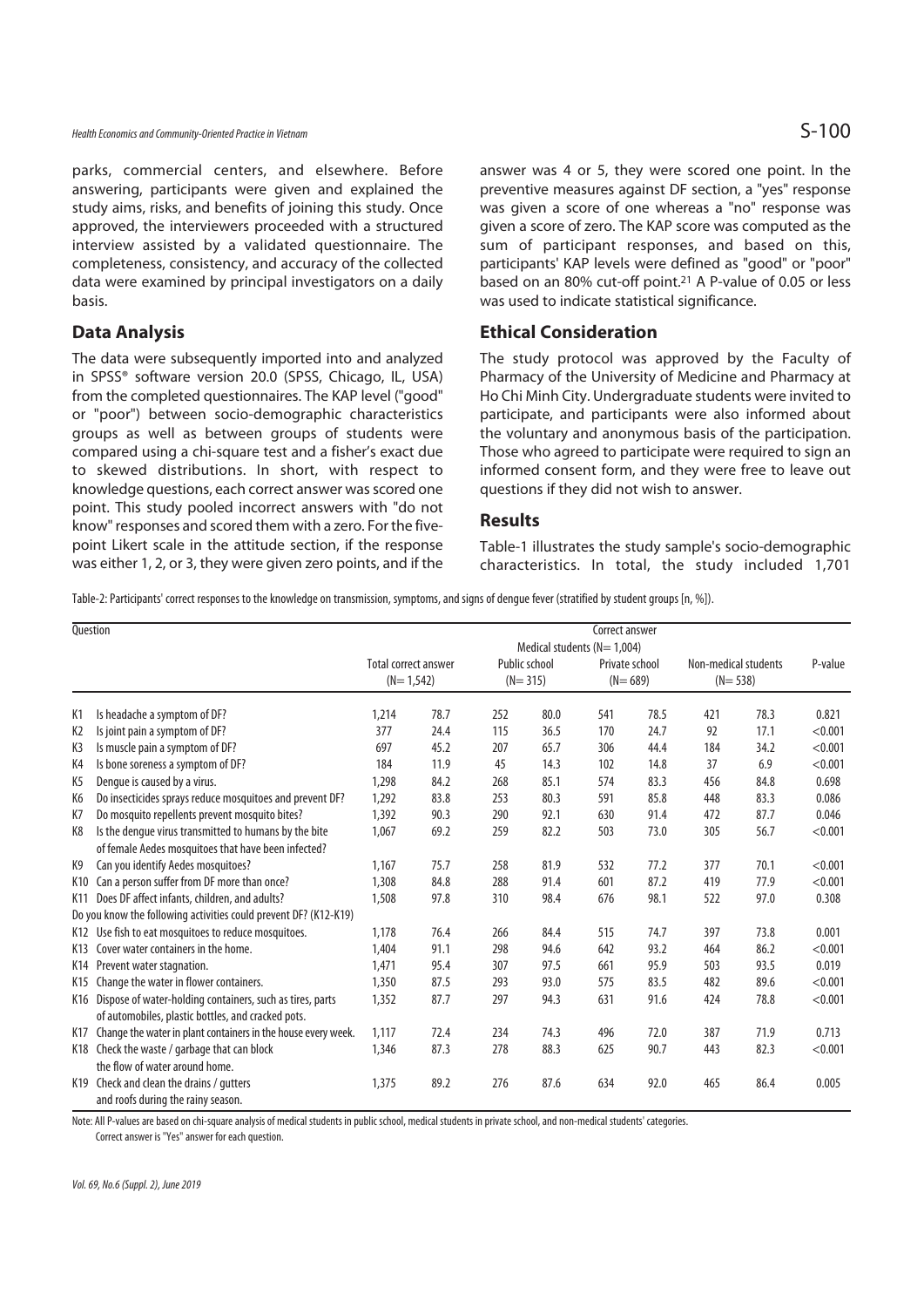Table-3: Participants' positive attitude toward dengue fever (stratified by student groups [n, %]).

| Question |                                                                                                                                             | Positive answer                  |                       |     |               |                |      |                      |       |         |  |
|----------|---------------------------------------------------------------------------------------------------------------------------------------------|----------------------------------|-----------------------|-----|---------------|----------------|------|----------------------|-------|---------|--|
|          |                                                                                                                                             | Medical students ( $N = 1,004$ ) |                       |     |               |                |      |                      |       |         |  |
|          |                                                                                                                                             |                                  | Total positive answer |     | Public school | Private school |      | Non-medical students |       | P-value |  |
|          |                                                                                                                                             | $(N=1,542)$                      |                       |     | $(N = 315)$   | $(N = 689)$    |      | $(N = 538)$          |       |         |  |
| A1       | Is DF a serious illness?                                                                                                                    | 1,442                            | 93.5                  | 294 | 93.3          | 650            | 94.3 | 498                  | 92.6  | 0.023   |  |
| A2       | Can DF be prevented?                                                                                                                        | 1,477                            | 95.8                  | 303 | 96.2          | 661            | 95.9 | 513                  | 95.4  | 0.630   |  |
| A3       | Is controlling the breeding places of mosquitoes<br>a good strategy to prevent DF?                                                          | 1,408                            | 91.3                  | 296 | 94.0          | 636            | 92.3 | 476                  | 88.5  | 0.016   |  |
| A4       | Do you think that stagnant water around houses in<br>discarded tires, broken pots, and bottles are<br>breeding places for Aedes mosquitoes? | 1,497                            | 97.1                  | 309 | 98.1          | 673            | 97.7 | 515                  | 95.7  | < 0.001 |  |
| A5       | Do you think communitiesshould actively participate<br>in controlling the vectors of DF?                                                    | 1,528                            | 99.1                  | 313 | 99.4          | 677            | 98.3 | 538                  | 100.0 | 0.023   |  |
| A6       | Everyone has the possibility of suffering from DF.                                                                                          | 1,511                            | 98.0                  | 311 | 98.7          | 671            | 97.4 | 529                  | 98.3  | 0.045   |  |
| A7       | If you experience signs and symptoms of DF, you                                                                                             | 1,502                            | 97.4                  | 306 | 97.1          | 671            | 97.4 | 525                  | 97.6  | < 0.001 |  |
|          | should immediately come to Community Health Centre.                                                                                         |                                  |                       |     |               |                |      |                      |       |         |  |
| A8       | You are the key individuals in preventing DF.                                                                                               | 1,361                            | 88.3                  | 289 | 91.7          | 614            | 89.1 | 458                  | 85.1  | 0.003   |  |
| A9       | All DF patients have a chance for a full recovery.                                                                                          | 935                              | 60.6                  | 184 | 58.4          | 418            | 60.7 | 333                  | 61.9  | < 0.001 |  |
| A10      | The government is doing their best to prevent DF.                                                                                           | 1,280                            | 83.0                  | 261 | 82.9          | 611            | 88.7 | 408                  | 75.8  | < 0.001 |  |
| A11      | Community members are capable of preventing DF.                                                                                             | 827                              | 53.6                  | 116 | 36.8          | 456            | 66.2 | 255                  | 47.4  | < 0.001 |  |
| A12      | You are capable of preventing DF.                                                                                                           | 1,326                            | 86.0                  | 282 | 89.5          | 621            | 90.1 | 423                  | 78.6  | < 0.001 |  |
|          | A13 Government actions are needed for DF prevention.                                                                                        | 1,387                            | 89.9                  | 268 | 85.1          | 645            | 93.6 | 474                  | 88.1  | < 0.001 |  |

Note: All P-values are based on chi-square test of medical students in public school, medical students in private school, and non-medical students categories.

Table-4: Participants' "yes" responses related to preventing measures against dengue fever (stratified by student groups [n, %]).

| <b>Ouestion</b> |                                                                           | 'Yes' response<br>Medical students ( $N = 1,004$ ) |      |                              |      |                               |      |                                     |      |         |  |
|-----------------|---------------------------------------------------------------------------|----------------------------------------------------|------|------------------------------|------|-------------------------------|------|-------------------------------------|------|---------|--|
|                 |                                                                           | Total 'Yes' response<br>$(N=1,542)$                |      | Public school<br>$(N = 315)$ |      | Private school<br>$(N = 689)$ |      | Non-medical students<br>$(N = 538)$ |      | P-value |  |
| P <sub>1</sub>  | Use screen windows to reduce mosquitoes.                                  | 1.176                                              | 76.3 | 262                          | 83.2 | 519                           | 75.3 | 395                                 | 73.4 | 0.004   |  |
| P <sub>2</sub>  | Use mosquito coils to reduce mosquitoes.                                  | 1,038                                              | 67.3 | 207                          | 65.7 | 471                           | 68.4 | 360                                 | 66.9 | 0.688   |  |
| P <sub>3</sub>  | Use mosquito repellents/cream.                                            | 1,334                                              | 86.5 | 274                          | 87.0 | 608                           | 88.2 | 452                                 | 84.0 | 0.095   |  |
| P <sub>4</sub>  | Cover body with clothes when working in<br>the bush, farm, or forest.     | 1,313                                              | 85.1 | 286                          | 90.8 | 587                           | 85.2 | 440                                 | 81.8 | 0.002   |  |
| P <sub>5</sub>  | Use bed net when sleeping during the day.                                 | 1,168                                              | 75.7 | 261                          | 82.9 | 562                           | 81.6 | 345                                 | 64.1 | < 0.001 |  |
| P <sub>6</sub>  | Participate in any of the dengue infection campaigns<br>in the community. | 1,229                                              | 79.7 | 249                          | 79.0 | 584                           | 84.8 | 396                                 | 73.6 | < 0.001 |  |
| P7              | Cut down bushes in the yard to reduce mosquitoes.                         | 1,363                                              | 88.4 | 282                          | 89.5 | 641                           | 93.0 | 440                                 | 81.8 | < 0.001 |  |
| P <sub>8</sub>  | Clean up garbage/trash.                                                   | 1,452                                              | 94.2 | 307                          | 97.5 | 661                           | 95.9 | 484                                 | 90.0 | < 0.001 |  |

Note: All P-values are based on chi-square analysis of medical students in public school, medical students in private school, and non-medical students categories.

respondents. After eliminating missing data replies in order to increase the credibility of the research process, there were exactly 1,542 samples, among which there were 315 medical students learning in public schools, 689 medical students learning in private schools, and 538 non-medical students from which to conduct the analysis (Table-1).

The correct answers from the knowledge section, the positive behaviour toward DF, and the "yes" responses regarding DF preventive practice are respectively presented in Table-2, Table-3, and Table-4. Table-5 provides the study subjects' KAP scores and KAP levels (good or poor) according to different characteristic variables (Table 2, Table 3, Table 4, and Table 5).

Figure-1 reveals the rate of students with good KAP levels and the relationships among the students' rates of having good knowledge, good attitude, and good practice. Figure-2 shows sources of information that have provided participants with issues related to DF.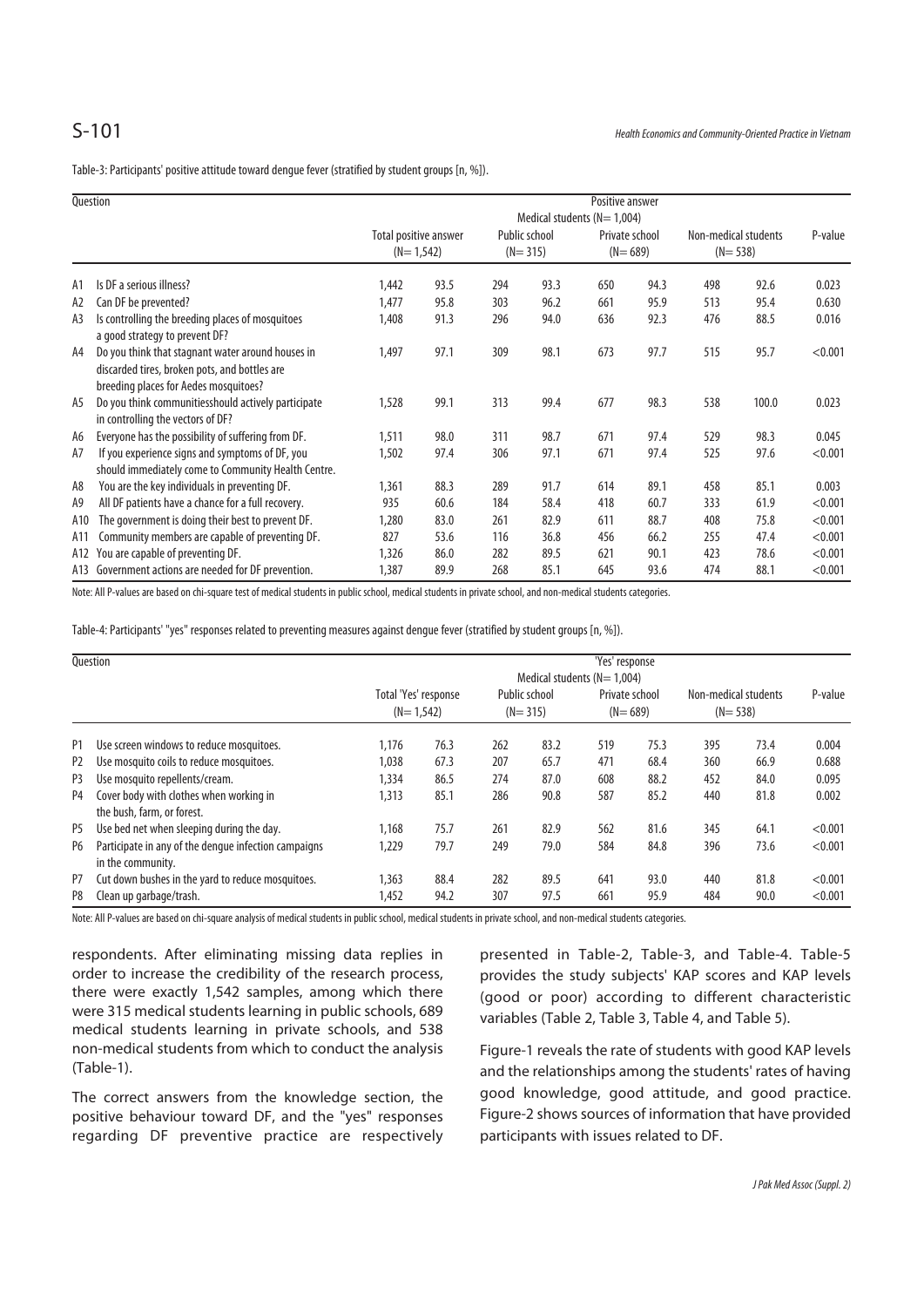# Health Economics and Community-Oriented Practice in Vietnam  $S-102$

| Socio-demographic  |                                                                                |                          |                          | Good level                  |                |                              |                |  |  |  |  |
|--------------------|--------------------------------------------------------------------------------|--------------------------|--------------------------|-----------------------------|----------------|------------------------------|----------------|--|--|--|--|
| characteristics    | Medical students (N= 1,004)<br>Public school (N=315)<br>Private school (N=689) |                          |                          |                             |                |                              |                |  |  |  |  |
|                    | Mean (SD)                                                                      |                          |                          |                             |                | Non-medical students (N=538) |                |  |  |  |  |
|                    |                                                                                |                          | KNOWLEDGE                |                             |                |                              |                |  |  |  |  |
| Training programme |                                                                                |                          |                          |                             |                |                              |                |  |  |  |  |
| TP1                | 14.2(2.5)                                                                      | 210                      | 67.7                     | 204                         | 51.8           | 185                          | 37.7           |  |  |  |  |
| TP2                | 14.4(1.1)                                                                      | $\overline{2}$           | 40.0                     | $\omega$                    | $\omega$       | $\overline{\phantom{a}}$     |                |  |  |  |  |
| TP3                | 14.9 (2.4)                                                                     | ÷,                       | ä,                       | 194                         | 65.8           | 3                            | 50.0           |  |  |  |  |
| TP4                | 13.6(2.0)                                                                      | ÷,                       | $\sim$                   | $\overline{\phantom{0}}$    | $\blacksquare$ | 18                           | 43.9           |  |  |  |  |
| Year in Academics  |                                                                                |                          |                          |                             |                |                              |                |  |  |  |  |
| YA1                | 13.4(2.5)                                                                      | 12                       | 50.0                     | 31                          | 51.7           | 18                           | $20.5*$        |  |  |  |  |
| YA2                | 14.6(2.3)                                                                      | 28                       | 75.7                     | 123                         | 60.9           | 33                           | $40.2*$        |  |  |  |  |
| YA3                | 14.5(2.5)                                                                      | 45                       | 65.2                     | 46                          | 54.8           | 53                           | $37.9*$        |  |  |  |  |
| YA4                | 14.4(2.6)                                                                      | 67                       | 69.1                     | 117                         | 68.8           | 90                           | $43.1*$        |  |  |  |  |
| YA5                | 14.2(2.4)                                                                      | 39                       | 60.0                     | 78                          | 45.9           | 12                           | $63.2*$        |  |  |  |  |
| YA6                | 16.4(1.7)                                                                      | 21                       | 91.3                     | 3                           | 100.0          | $\sim$                       |                |  |  |  |  |
| Gender             |                                                                                |                          |                          |                             |                |                              |                |  |  |  |  |
| G1                 | 14.5(2.4)                                                                      | 72                       | 64.9                     | 123                         | 58.9           | 84                           | $46.9*$        |  |  |  |  |
| G2                 | 14.2(2.5)                                                                      | 140                      | 68.6                     | 275                         | 57.3           | 122                          | $34.0*$        |  |  |  |  |
| Type of residence  |                                                                                |                          |                          |                             |                |                              |                |  |  |  |  |
| TR1                | 14.3(2.5)                                                                      | 180                      | 66.2                     | 309                         | 56.9           | 178                          | 38.7           |  |  |  |  |
| TR <sub>2</sub>    | 14.5(2.4)                                                                      | 32                       | 74.4                     | 89                          | 61.0           | 28                           | 35.9           |  |  |  |  |
| Religion           |                                                                                |                          |                          |                             |                |                              |                |  |  |  |  |
| R1                 | 14.5(2.4)                                                                      | 158                      | $66.7*$                  | 293                         | 59.8           | 145                          | $39.4*$        |  |  |  |  |
| R2                 | 14.0(2.6)                                                                      | 27                       | $69.2*$                  | 52                          | 51.0           | 45                           | $40.2*$        |  |  |  |  |
| R3                 | 13.8(2.8)                                                                      | $\overline{4}$           | $57.1*$                  | 50                          | 54.9           | $\blacksquare$               |                |  |  |  |  |
| R4                 | 14.3(3.2)                                                                      | 14                       | $66.7*$                  | 2                           | 66.7           | 10                           | $45.5*$        |  |  |  |  |
| R5                 | 14.3(2.1)                                                                      | 9                        | $81.8*$                  | 1                           | 33.3           | 6                            | $40.0*$        |  |  |  |  |
| <b>Ethnicity</b>   |                                                                                |                          |                          |                             |                |                              |                |  |  |  |  |
| Е1                 | 14.4(2.5)                                                                      | 192                      | 67.4                     | 382                         | 58.4           | 191                          | 38.9           |  |  |  |  |
| E2                 | 13.7(2.5)                                                                      | 5                        | 83.3                     | 3                           | 50.0           | 6                            | 33.3           |  |  |  |  |
| E3                 | 13.3(2.6)                                                                      | 6                        | 50.0                     | 4                           | 28.6           | $\overline{a}$               | $\blacksquare$ |  |  |  |  |
| E4                 | 14.4(2.1)                                                                      | 5                        | 83.3                     | 1                           | 50.0           | 6                            | 66.7           |  |  |  |  |
| E5                 | 13.9(2.2)                                                                      | 4                        | 66.7                     | 8                           | 61.5           | 3                            | 23.1           |  |  |  |  |
| Socio-demographic  |                                                                                |                          |                          | Good level                  |                |                              |                |  |  |  |  |
| characteristics    |                                                                                |                          |                          | Medical students (N= 1,004) |                |                              |                |  |  |  |  |
|                    | Mean (SD)                                                                      |                          | Public school (N=315)    | Private school (N=689)      |                | Non-medical students (N=538) |                |  |  |  |  |
|                    |                                                                                |                          | ATTITUDE                 |                             |                |                              |                |  |  |  |  |
|                    |                                                                                |                          |                          |                             |                |                              |                |  |  |  |  |
| Training programme |                                                                                |                          |                          |                             |                |                              |                |  |  |  |  |
| TP1                | 11.2(1.3)                                                                      | 273                      | 88.1                     | 360                         | 91.4           | 406                          | $82.7*$        |  |  |  |  |
| TP2                | 10.4(1.1)                                                                      | 4                        | 80                       | $\Box$                      | $\blacksquare$ | $\overline{\phantom{a}}$     |                |  |  |  |  |
| TP3                | 11.8(1.2)                                                                      | $\overline{\phantom{a}}$ | $\omega$                 | 282                         | 95.6           | 6                            | $100.0*$       |  |  |  |  |
| TP4                | 11.3(1.4)                                                                      | $\overline{\phantom{a}}$ | $\overline{\phantom{a}}$ | $\blacksquare$              | $\blacksquare$ | 33                           | $80.5*$        |  |  |  |  |
| Year in Academics  |                                                                                |                          |                          |                             |                |                              |                |  |  |  |  |
| YA1                | 11.3(1.3)                                                                      | 22                       | $91.7*$                  | 56                          | $93.3*$        | 75                           | $85.2*$        |  |  |  |  |
| YA2                | 11.4(1.3)                                                                      | 32                       | $86.5*$                  | 195                         | $96.5*$        | 60                           | $73.2*$        |  |  |  |  |
| YA3                | 11.3(1.4)                                                                      | 59                       | $85.5*$                  | 76                          | $90.5*$        | 109                          | $77.9*$        |  |  |  |  |
| YA4                | 11.3(1.3)                                                                      | 80                       | $82.5*$                  | 160                         | 94.1*          | 182                          | $87.1*$        |  |  |  |  |
| YA5                | 11.4(1.2)                                                                      | 61                       | $93.8*$                  | 152                         | $89.4*$        | 19                           | $100.0*$       |  |  |  |  |

YA6 11.8 (0.8) 23 100.0\* 3 100.0\* - -

Table-5: Examining the association among survey characteristics and good knowledge, good attitude, and good practice level (n, %).

Contd. on next page >>>

Vol. 69, No.6 (Suppl. 2), June 2019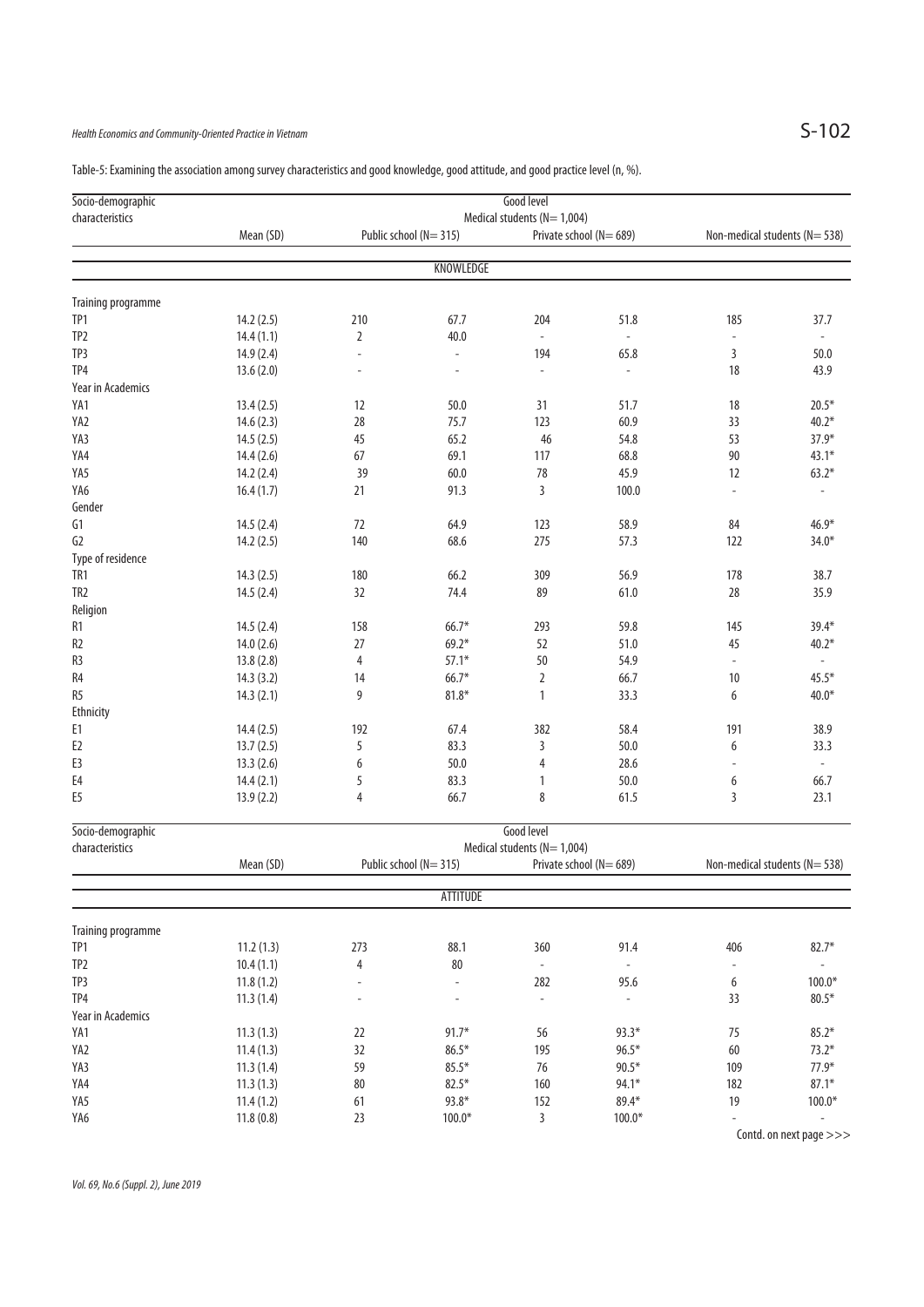| Gender                    |           |                |                       |                             |                          |                          |                              |
|---------------------------|-----------|----------------|-----------------------|-----------------------------|--------------------------|--------------------------|------------------------------|
| 61                        | 11.3(1.3) | 95             | 85.6                  | 192                         | 91.9                     | 158                      | 88.3                         |
| G <sub>2</sub>            | 11.4(1.3) | 182            | 89.2                  | 450                         | 93.8                     | 287                      | 79.9                         |
| Type of residence         |           |                |                       |                             |                          |                          |                              |
| TR1                       | 11.3(1.3) | 238            | 87.5                  | 504                         | 92.8                     | 373                      | 81.1                         |
| TR <sub>2</sub>           | 11.5(1.2) | 39             | 90.7                  | 138                         | 94.5                     | 72                       | 92.3                         |
| Religion                  |           |                |                       |                             |                          |                          |                              |
| R <sub>1</sub>            | 11.5(1.2) | 211            | 89                    | 462                         | $94.3*$                  | 324                      | $88.0*$                      |
| R <sub>2</sub>            | 11.1(1.4) | 31             | 79.5                  | 93                          | $91.2*$                  | 87                       | $77.7*$                      |
| R <sub>3</sub>            | 11.2(1.4) | $\overline{7}$ | 100                   | 82                          | $90.1*$                  | 9                        | 42.9*                        |
| R4                        | 10.4(1.2) | 17             | 81                    | 3                           | $100.0*$                 | 13                       | $59.1*$                      |
| R <sub>5</sub>            | 11.0(1.3) | 11             | 100                   | $\overline{2}$              | $66.7*$                  | 12                       | $80.0*$                      |
| Ethnicity                 |           |                |                       |                             |                          |                          |                              |
| E1                        | 11.4(1.3) | 252            | 88.4                  | 611                         | 93.4                     | 412                      | $83.9*$                      |
| E <sub>2</sub>            | 10.9(1.6) | 6              | 100                   | 6                           | 100                      | $\overline{7}$           | 38.9*                        |
| E3                        | 10.9(1.4) | 7              | 58.3                  | 11                          | 78.6                     | 7                        | $100.0*$                     |
| E4                        | 11.0(1.4) | 6              | 100                   | 2                           | 100                      | 6                        | $66.7*$                      |
| E <sub>5</sub>            | 11.7(1.0) | 6              | 100                   | 12                          | 92.3                     | 13                       | $100.0*$                     |
|                           |           |                |                       |                             |                          |                          |                              |
| Socio-demographic         |           |                |                       | Good level                  |                          |                          |                              |
| characteristics           |           |                |                       | Medical students (N= 1,004) |                          |                          |                              |
|                           | Mean (SD) |                | Public school (N=315) |                             | Private school (N=689)   |                          | Non-medical students (N=538) |
|                           |           |                | <b>PRACTICE</b>       |                             |                          |                          |                              |
|                           |           |                |                       |                             |                          |                          |                              |
| <b>Training programme</b> |           |                |                       |                             |                          |                          |                              |
| TP1                       | 6.5(1.6)  | 250            | 80.6                  | 315                         | $79.9*$                  | 310                      | $63.1*$                      |
| TP <sub>2</sub>           | 6.2(2.0)  | 3              | 60                    | $\overline{\phantom{a}}$    | $\overline{\phantom{a}}$ | $\overline{\phantom{a}}$ | $\overline{\phantom{a}}$     |
| TP3                       | 6.7(1.5)  | ÷,             | $\omega$              | 235                         | $79.7*$                  | 6                        | $100.0*$                     |
| TP4                       | 6.2(1.8)  |                | ÷.                    | $\bar{\phantom{a}}$         | $\overline{\phantom{a}}$ | 21                       | $51.2*$                      |
| Year in Academics         |           |                |                       |                             |                          |                          |                              |
| YA1                       | 6.5(1.5)  | 20             | 83.3                  | 55                          | $91.7*$                  | 61                       | $69.3*$                      |
| YA2                       | 6.6(1.4)  | 30             | 81.1                  | 164                         | $81.2*$                  | 61                       | $74.4*$                      |
| YA3                       | 6.3(1.8)  | 55             | 79.7                  | 65                          | $77.4*$                  | 71                       | $50.7*$                      |
| YA4                       | 6.5(1.6)  | 74             | 76.3                  | 138                         | $81.2*$                  | 125                      | $59.8*$                      |
| YA5                       | 6.7(1.7)  | 52             | $80\,$                | 125                         | $73.5*$                  | 19                       | $100.0*$                     |
| YA6                       | 7.4(1.0)  | 22             | 95.7                  | 3                           | $100.0*$                 | $\omega$                 | $\omega$                     |
| Gender                    |           |                |                       |                             |                          |                          |                              |
| 61                        | 6.4(1.7)  | 85             | 76.6                  | 163                         | 78                       | 103                      | 57.5                         |
| G <sub>2</sub>            | 6.6(1.6)  | 168            | 82.4                  | 387                         | 80.6                     | 234                      | 65.2                         |
| Type of residence         |           |                |                       |                             |                          |                          |                              |
| TR1                       | 6.5(1.6)  | 215            | 79                    | 428                         | 78.8                     | 281                      | 61.1                         |
| TR <sub>2</sub>           | 6.8(1.4)  | 38             | 88.4                  | 122                         | 83.6                     | 56                       | 71.8                         |
| Religion                  |           |                |                       |                             |                          |                          |                              |
| R1                        | 6.6(1.6)  | 190            | 80.2                  | 395                         | $80.6\,$                 | 240                      | $65.2*$                      |
| R <sub>2</sub>            | 6.5(1.6)  | 33             | 84.6                  | 83                          | 81.4                     | 66                       | $58.9*$                      |
| R3                        | 6.3(1.8)  | 5              | 71.4                  | 68                          | 74.7                     | 9                        | 42.9*                        |
| R4                        | 6.2(1.5)  | 16             | 76.2                  | $\overline{2}$              | 66.7                     | 13                       | $59.1*$                      |
| R5                        | 6.6(1.6)  | 9              | 81.8                  | $\overline{2}$              | 66.7                     | 9                        | $60.0*$                      |
| Ethnicity                 |           |                |                       |                             |                          |                          |                              |
| E1                        | 6.6(1.6)  | 231            | 81.1                  | 529                         | 80.9                     | 311                      | 63.3                         |
| E <sub>2</sub>            | 6.0(1.8)  | 5              | 83.3                  | 5                           | 83.3                     | 10                       | 55.6                         |
| E3                        |           | 7              | 58.3                  |                             | 28.6                     |                          | 57.1                         |
|                           | 5.6(2.0)  |                |                       | 4                           |                          | 4                        |                              |
| E4                        | 6.7(1.3)  | 5              | 83.3                  | $\overline{2}$              | 100                      | 6                        | 66.7                         |
| E <sub>5</sub>            | 6.3(1.4)  | 5              | 83.3                  | 10                          | 76.9                     | 6                        | 46.2                         |

Note: \*P <0.05 is considered statistically significant.

All P-values are based on chi-square analysis of medical students in public school, medical students in private school, and non-medical students categories.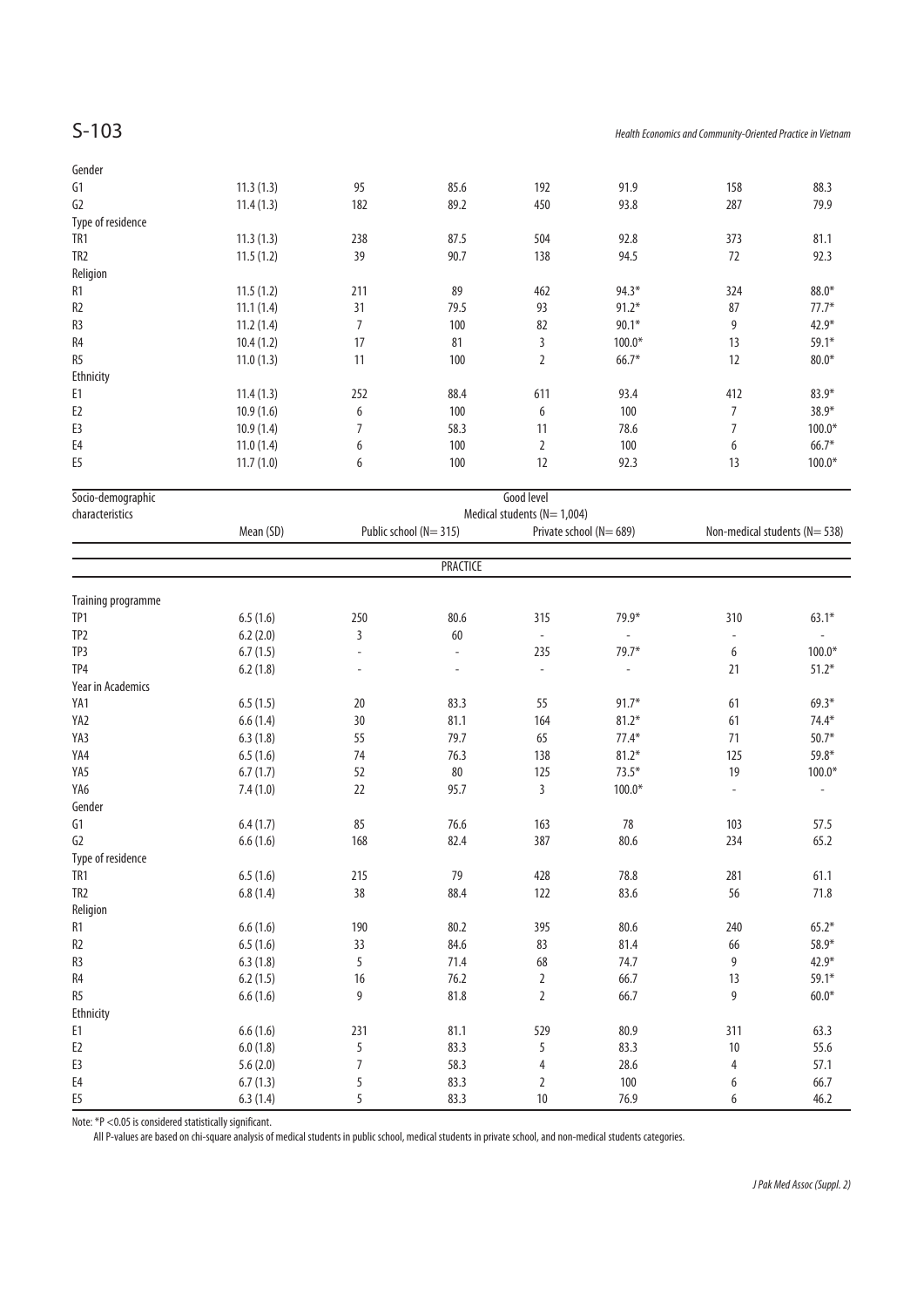Health Economics and Community-Oriented Practice in Vietnam  $S-104$ 



Figure-1: Venn diagram showing the percentages of students in Vietnam with good KAP levels.

dengue can be a central tool in forming dengue interventions and educational materials. This survey helped elucidate the knowledge of and attitudes toward DF held by Vietnamese undergraduate students and appraise the participants' prevention measures against this disease. The results from the current study indicate attitude and practice are positively associated with knowledge scores.

Among the 1,542 participants interviewed using the structured questionnaire, 20.4% were medical students learning in public schools,



Figure-2: Sources of information on dengue fever.

## **Discussion**

DV infection is one of the most important challenges in health institutions. For this, the study assessed KAP related to DF among university students, who are frontline circulators of information regarding DF to the community. Indeed, developing an understanding of a community's awareness of 44.7% were medical students learning in private schools, and 34.9% were non-medical students. Of the total study participants, a huge majority (77.5%) were in an undergraduate training program, but only a minority of participants were studying for a second bachelor's degree (0.3%), taking course articulation (19.5%), or in a non-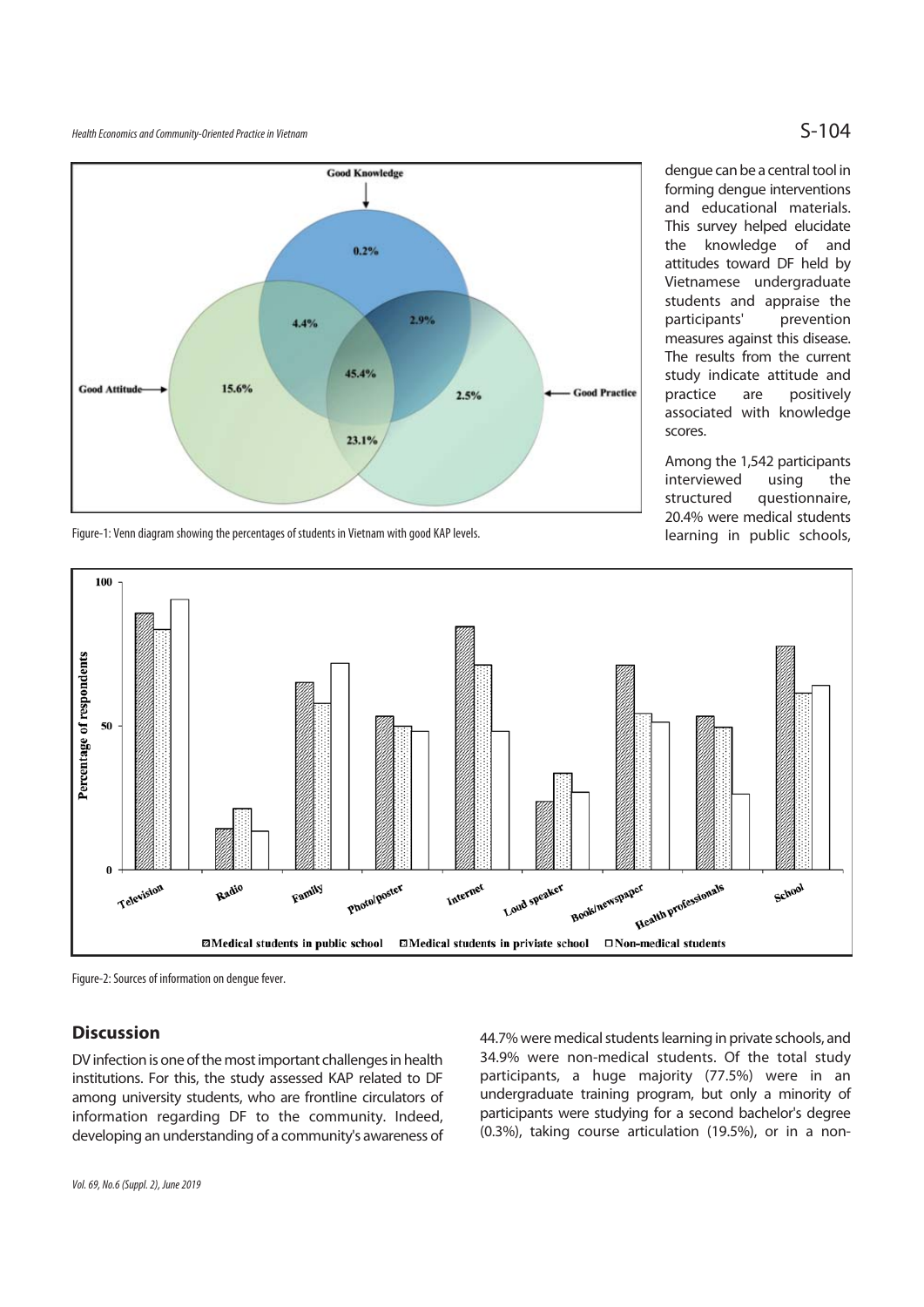university training program (2.7%). In the questions about year in academics, most of the participants were in their first through fifth years of school; however, only medical students in some majors must learn in six years, so the number of sixth-year students were limited. Nearly two thirds (67.6%) of the participants were female, while the remainder were male. This gender ratio was similar to that of an Indonesian study in 2018 by Harapan et al.23 One reason that 82.7% of the participants resided in the city could be explained by the fact that most universities are located in large cities in Vietnam. For ethnicity, the overwhelming majority of the participants (92.7%) were Kinh, with very few participants being from other ethnic groups. This is logical, as 85.7% of the Vietnamese population is Kinh.18 More than half of the participants (54.4%) had no part-time job while approximately 46% had jobs after learning hours. It is essential to note that the majority of the participants were undergraduate students who spent money from their parents or had part-time jobs, so barely more than one third of the total participants (35.4%) spent less than USD 130 per month, and similarly, 36.4% of participants spent USD 130- 220 per month. Similar to previously published studies in Nepal and Indonesia,21,23 a higher number of participants had low to moderate income. When participants were asked about their history of dengue infection, 73.3% participants stated that their relatives had experienced DF, and 34.8% participants had already been infected with the DV. Of the remaining (14.7%), participants and their relatives,there was no history of DF.

Most of the participants' knowledge was moderate and could be improved because many participants were expected to be given correct answers after they completed the questionnaire. Students demonstrated knowledge on the correct modes of DF transmission but misconceptions about knowledge on DF signs and symptoms. The vast majority of participants (84.2%) knew that dengue is caused by a virus, and most participants acknowledged that Aedes mosquitoes transmit the DV. Taken together, a large majority of participants (69.2%) knew that the DV is transmitted to humans by the bite of female Aedes mosquitoes that have been infected. These findings were similar to a previous study by Dhimal et al. in Nepal in 2014.21 Notably, the current study is in contrast to those findings that very few people in Nepal can identify Aedes mosquitoes,<sup>21</sup> as the current study reported a huge majority of participants (75.7%) can identify Aedes mosquitoes, which is commonly called "stripped mosquitoes." The participants showed enough knowledge on transmission of DF to explain the fact that their awareness of prevention was passable. The overwhelming majority of participants agreed with the anti-mosquito activities suggested in the questionnaire.

Conversely, knowledge on signs and symptoms of DF was low. The headache symptom was recognized by the majority of participants (78.7%), and nearly half of the participants (45.2%) stated that muscle pain is a symptom of DF. Nevertheless, most participants expressed that they had not heard of joint pain and bone soreness as symptoms of DF, so a small minority of participants (24.4% and 11.9%, respectively) gave the correct answers for those questions. Regarding knowledge on signs and symptoms, the proportion of correct answers by medical students was double compared to the results of nonmedical students. It is, therefore, evident that medical students had better expert knowledge than non-medical students. However, the rate of medical students with correct answers related to knowledge on signs and symptoms was not too high. These feedbacks suggest a demand for interventions to develop people's knowledge on these important matters underlining the signs and symptoms of DF in order to detect the disease on time and distinguish it from other infectious diseases or the flu. Especially, universities should improve the quality of education for medical students, who will be future healthcare workers e.g., concentrating on the importance of DF lessons in education programme; organizing the competitions regarding DF prevention; training the skills on public preaching.

Regarding attitudes toward DF, all the participants had a positive attitude. Most participants (93.5%) perceived that DF is a serious illness. This is in accordance with a previous study in Nepal,<sup>21</sup> but was the opposite of the results of a study in Western Jamaica in 2015.24 This behaviour towards the seriousness of the disease was sufficiently powered in order to conduct robust national campaigns to control the dengue vector and reduce its burden. The overwhelming majority of participants strongly agreed that everyone can potentially suffer from DF. For this, it is not surprising that nearly all participants (99.1%) thought that communities should actively participate in controlling the vectors of DF. It is clear that participants had good knowledge of prevention measures against DF. Hence, the majority of participants reported that DF can be prevented, and they were capable of preventing dengue using a good strategy, namely, controlling the breeding places of mosquitoes. There were inequalities in the education and knowledge of the two student groups, and these results in the attitude section encouraged a positive outlook to close the information gaps about DF.

More than half of the total study participants provided "yes" responses for all questions when they were asked which possible actions, they had taken to prevent DF. In comparison, in a study conducted by Dhimal et al.,<sup>21</sup> most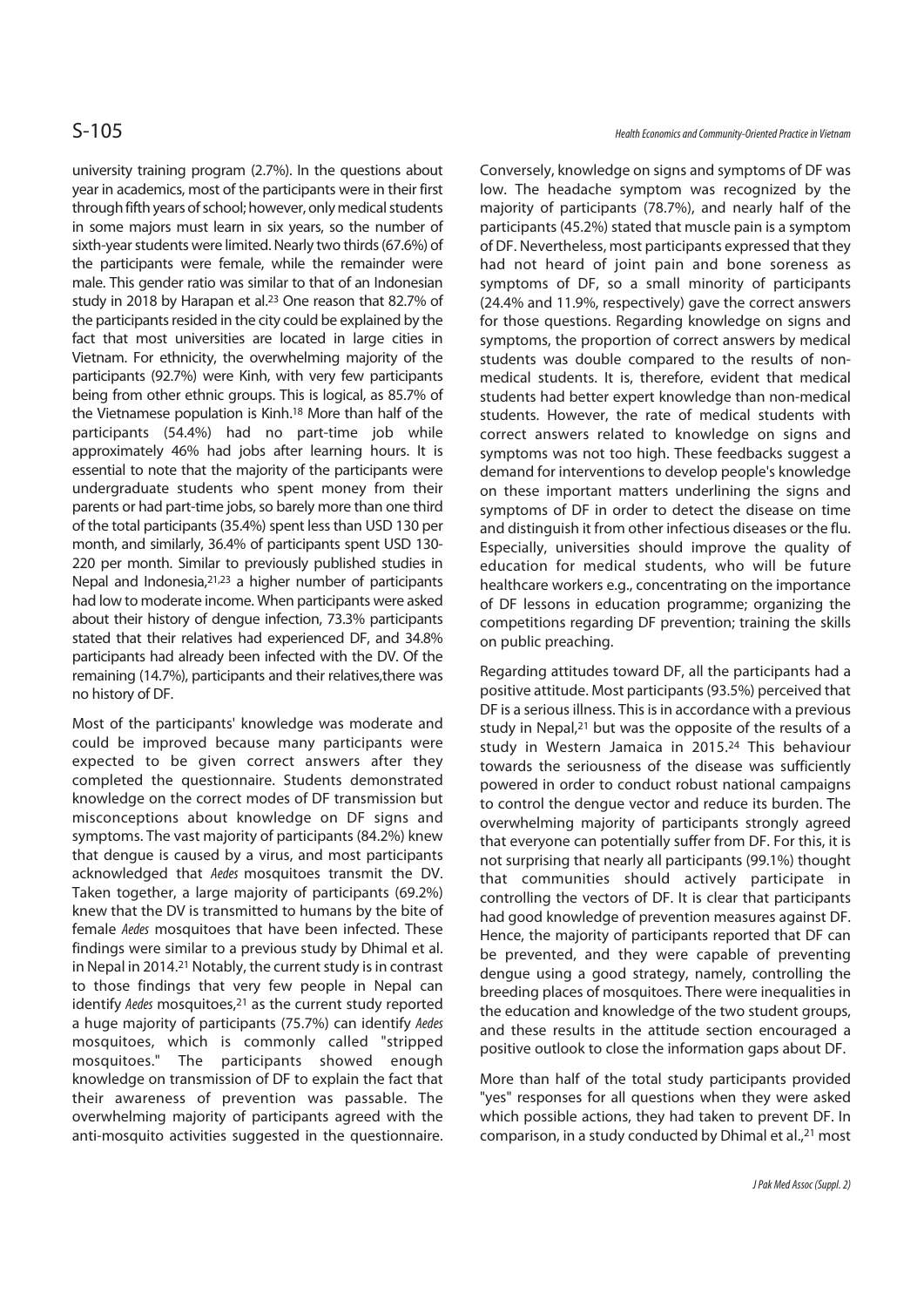of the participants chose to control the breeding places of mosquitoes to prevent the dengue vector, for example, by covering water containers, cutting down bushes, and cleaning up garbage/trash. However, a lower rate of participants in Nepal choses to protect themselves by using coils or mosquito repellent/cream and covering their bodies with clothes. In contrast, the majority of the current study's participants in Vietnam practiced not only controlling the breeding places of mosquitoes but also protecting themselves to reduce the DF vector. These differences may be attributed to the population sampled. These results showed that the majority of people perceived a risk of DF and seemed supportive toward dengue vector control.

From the observations in this study, the good attitude and good practice level were nearly double the good knowledge level. Nonetheless, over half of the total study participants had a good level in at least one of the three sections, and 45.4% of the participants had good scores in three domains. Table-5 shows the results regarding the association between a good KAP level and sociodemographic characteristics. The current KAP study found that good knowledge on transmission of DF was slightly high but good knowledge on sign and symptoms was scarce, while good practice levels were fairly high and good attitudes toward DF control was very high. Among all socio-demographic variables, the overall knowledge of the participants was significantly associated with the year in academics and spending per month. It increased with year in academics and was significantly better in participants who had completed lower years in school. There was no significant association of knowledge with sex, type of residence, or other characteristics, a finding consistent with results from Indonesia and Nepal.21,23 The medical students had better knowledge than the nonmedical students. These may be explained by the fact that formal school and university curricula in health education do not have contents on DF and participants obtained information elsewhere (e.g., from radio and television). Also, a significant association was observed among participants' attitudes, practices, and the sociodemographic factors of year in academics and spending per month. There are some of the hypothesized factors for why the higher participants' spending per month, the lower their knowledge, but the higher their spending, the higher their good attitudes and practices. For example, most of students in Vietnam who had lower spending per month were undergraduate students, the majority of these students were young and paid certain attention and had a good memory for the knowledge learned in school or heard from outside sources. Thus, young students scored high on the knowledge section, but these students

did not really care about their health. Conversely, most of the participants who had higher spending were older and maybe had children and a family to take care, so they perceived the seriousness of DF.

Despite extensive efforts made to minimize the possible shortcomings of this study, the findings could be interpreted in the presence of some inevitable limitations. The generalization of the results was limited, as the sample of students was taken from North Vietnam. Since the method was a self-administered questionnaire, response bias was likely. In addition, surveys were inherently limited by response bias, as participants could answer questions with how they should practice instead of how they actually practice. Not with standing these limitations, the results of this study will aid the government in assessing and spreading messages to help reduce the gaps in knowledge and conducting education programmes and dengue prevention campaigns across key endemic areas in Vietnam.

### **Conclusion**

The issue that emerged in this study is the participants' lack of knowledge regarding DF. As a result, it is concluded that educational interventions are important and should be implemented to address the adequate knowledge of populations. However, this study has demonstrated that behaviour is one of the prerequisites for the success of campaigns aimed at controlling the spread of DF. Future studies could be aimed toward determining the need to establish a sustainable awareness campaign concerning the prevention of DF in student communities and could further emphasize the importance of a nationwide population-based screening prevention programme across Vietnam.

**Acknowledgement:** The authors acknowledge the students who voluntarily participated in this study. They express their gratitude to all staff at Professional Healthcare Management, Education and Research Center (ProHES) for their support.

**Disclaimer:** None to declare.

**Conflict of Interest:** None to declare.

**Funding Disclosure:** None to declare.

#### **References**

- 1. Bhatt S, Gething PW, Brady OJ, Messina JP, Farlow AW, Moyes CL, et al. The global distribution and burden of dengue. Nature 2013;496:504-7.
- 2. World Health Organization. Dengue haemorrhagic fever: Diagnosis, treatment, prevention and control, 2nd ed. Geneva, Switzerland: WHO Press, 1997; pp 84.